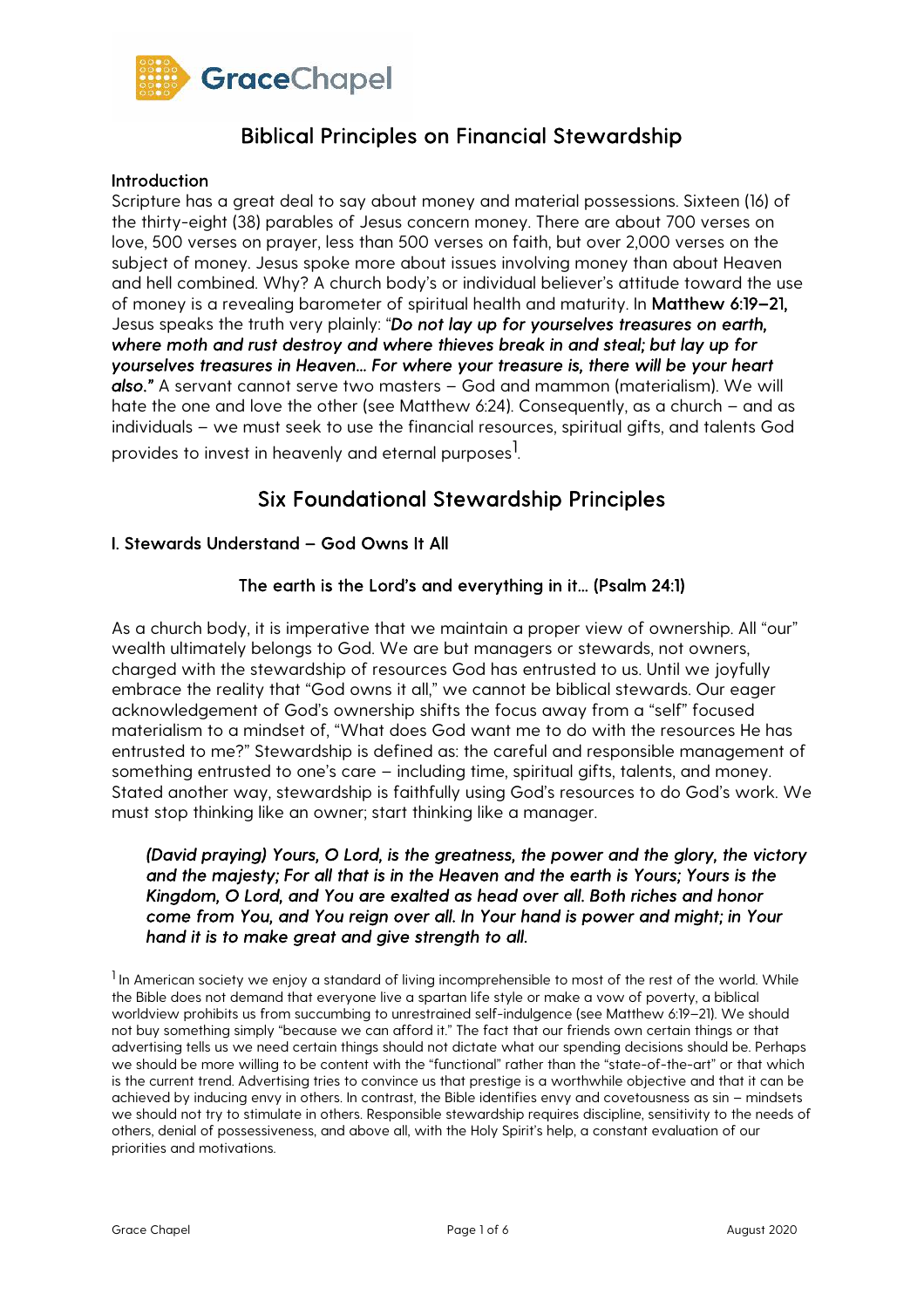

*Now, therefore, our God, we thank You, and praise Your glorious name. But who am I, and who are My people, that we should be able to offer so willingly as this? For all things come from You, and of Your own we have given You.* (1 Chronicles 29:  $11 - 14$ )

*"For by Him (Jesus) all things were created, both in the heavens and on the earth, visible and invisible, whether thrones or dominions or rulers or authorities – all things have been created by Him and for Him."* (Colossians 1:16)

### II. Stewardship Requires a Commitment of Ourselves to the Lord

Our stewardship of the talents, spiritual gifts, time and, in particular the material possessions or treasures that God entrusts to us is a critical measurement of our personal and corporate commitment to the Lord. In 2 Corinthians 8:2–4, the Apostle Paul says of the Macedonian churches, *"Now we make known to you, brothers and sisters, the grace of God given to the churches in Macedonia, that during a severe ordeal of suffering, their abundant joy and their extreme poverty have overflowed in the wealth of their generosity. For I testify that they gave according to their means and beyond their means. They did so voluntarily, begging us with great earnestness for the blessing and fellowship of helping the saints."* Why were the Macedonian Christians joyfully willing to give so liberally and abundantly to meet the needs of other believers even when they themselves were suffering? In 8:5, Paul makes an important statement that reveals why these believers were such excellent stewards of the financial resources God had entrusted to them, "*...but they (the Macedonians) first gave themselves to the Lord, and then to us by the will of God."* The Macedonian church was fully committed to the Lord – not in words only but also in their deeds. When our hearts are truly "given to the Lord" we, as stewards of God's resources will voluntarily, joyously, liberally, and earnestly seek to meet the needs of others. If we as a church body and as individuals are not excited about giving generously to others, it may well indicate an overall "coldness" in our relationship and commitment to the Lord. The reality is that we will not be faithful, obedient, and eager stewards of God's resources unless our heart, soul, and mind are fully devoted to the Lord Jesus Christ.

### III. Stewardship Requires Faithfulness and Integrity above Reproach

### **Faithfulness**

*"It is required in stewards that one be found faithful."* (1 Corinthians 4:2)

*"And the Lord said, 'Who then is that faithful and wise steward, whom his master will make ruler over his household, to give them their portion of food in due season? Blessed is that servant whom the master finds so doing when he comes. Truly, I say to you that he will make him ruler over all that he has. For everyone to whom much is given, from him much will be required; and to whom much has been committed, of him they will ask the more.'"* (Luke 12:42–44, 48)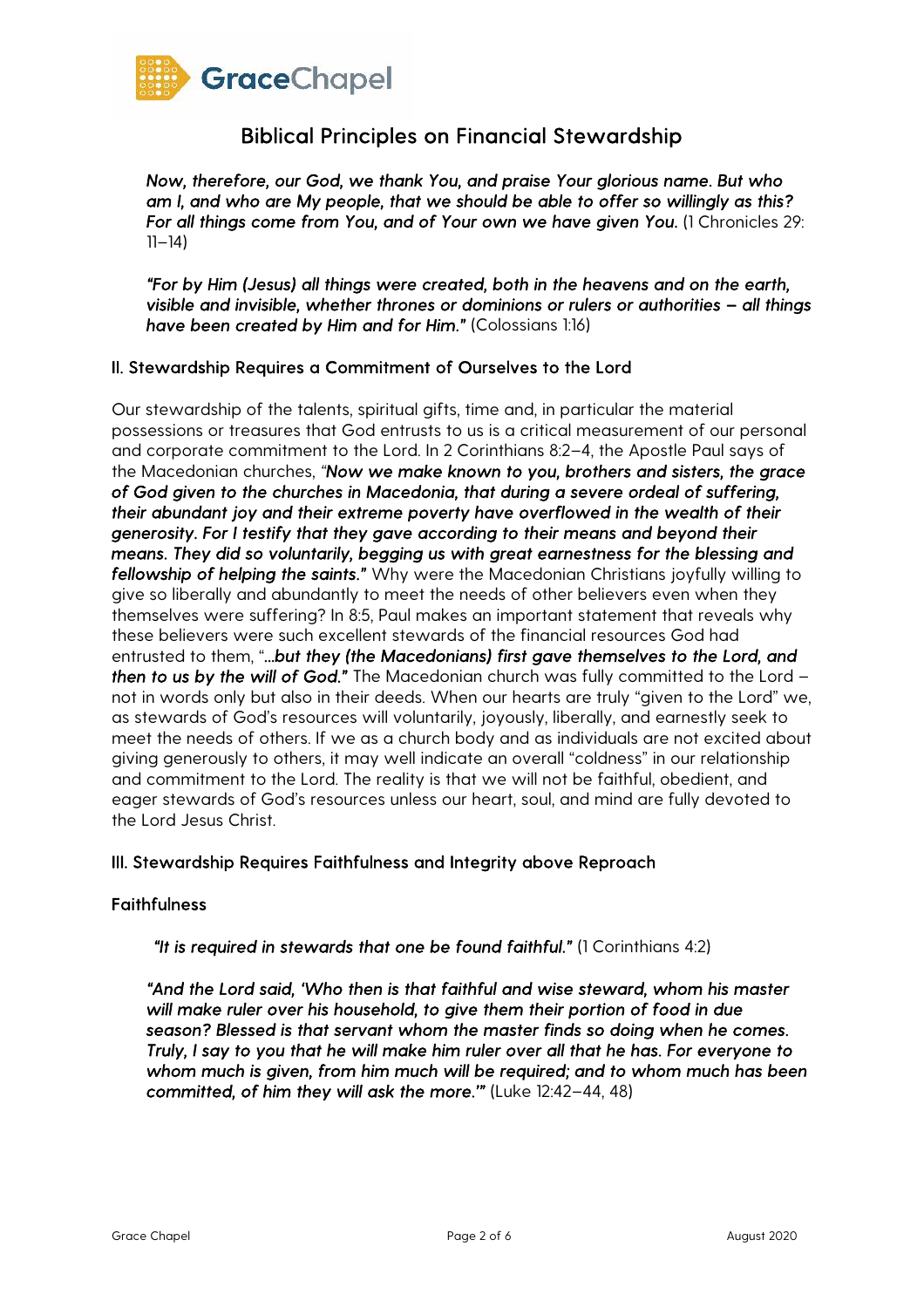

As a church, we desire to emulate the faithful steward pictured in these verses by managing well the spiritual riches and material resources God has placed in our care for the benefit of others. Jesus calls the steward faithful and wise that is found to be carefully managing the master's (God's) estate upon the master's return. Faithful fulfillment of stewardship duties results in blessings and increased responsibilities from the master. In addition, these verses indicate that God expects significant results, in accordance with His will and purposes, where He provides spiritual and material resources. Put another way, God will hold us accountable for how we used the resources He provides. As believers, we must continually strive to be found faithful and wise stewards in using the spiritual gifts, talents, time and money God provides.

### Integrity above Reproach

*"But thanks be to God who put in the heart of Titus the same devotion I have for you, because he not only accepted our request, but since he was very eager he is coming to you of his own accord. And we are sending along with him the brother who is praised by all the churches for his work in spreading the gospel. In addition, this brother has been chosen by the churches as our traveling companion as we administer this generous gift to the glory of the Lord Himself and to show our readiness to help. We did this as a precaution so that no one should blame us in regard to this generous gift we are administering. For we are concerned about what is right not only before the Lord but also before men."* (2 Corinthians 8:16–21)

The Apostle Paul was meticulous concerning the way in which monies were collected and distributed so that no allegations of impropriety would arise. He wanted the whole process of administering believer's gifts to "glorify the Lord." As a result, great effort was made to assure donors that the monies given were used for the purposes for which it was contributed. Paul sought to maintain a good testimony not only before the church but also before all men. Likewise, Grace Chapel works hard to maintain policies and practices that ensure the proper administration of the tithes and offerings received and

welcomes accountability and evaluation of how resources are used<sup>2</sup>. Like the Apostle Paul, our desire at Grace Chapel is to be blameless before the Lord in regard to the generous gifts we are administering.

### IV. Tithing: A Steward's Starting Point for Giving

The practice of returning to God one-tenth of the financial resources God provides is a scriptural principle instituted long ago to bless us and build our faith as we obediently and sacrificially give back to Him. Furthermore, it is a tried and proven pattern of giving practiced by godly people throughout the

<sup>2</sup> Grace Chapel's long-standing membership in the Evangelical Council for Financial Accountability (EFCA) evidences that the church abides by the highest standards of Christian accounting and reporting. Membership requirements such as full external audit annually, along with adherence to EFCA fundraising and management principles, help insure financial accountability to donors and supporters.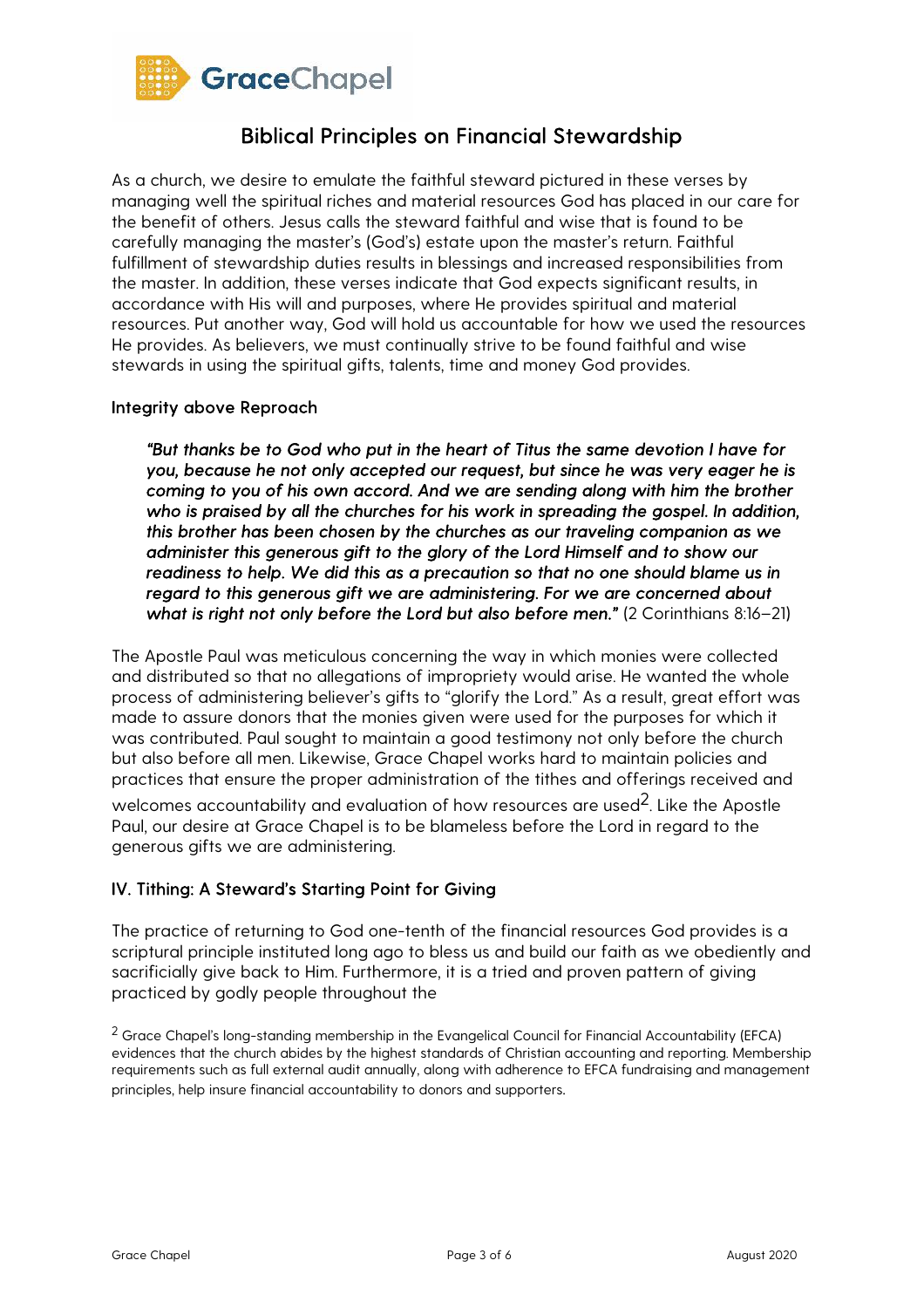

ages. Malachi 3:10 says, *"Bring all the tithes into the storehouse, that there may be food in My house. Test Me in this," says the Lord Almighty, "and see if I will not throw open the floodgates of Heaven and pour out for you such blessings that there will not be room enough to receive it."* Clearly God expects His people to participate in His work by giving financially in a faithful and obedient manner. Why? So that there are resources available in the "storehouse" – the local church – for God's work to be accomplished. Along with the expectation to give, God offers encouragement that as we obediently give He will abundantly take care of us in ways we cannot even imagine (see also 2 Corinthians 9:6 where the Apostle Paul talks about how God uses the principle of sowing and reaping in providing for believers needs). Likewise, in the New Testament, Jesus approved the principle of tithing when He said to the Pharisees, *"...For you pay tithe of mint and anise and cummin...these you ought to have done..."* (Matthew 23:23).

As a result, Grace Chapel strongly believes that the biblical principle of tithing is an important *starting point* in sacrificial giving where faithful stewardship takes its "first steps." As a beginning point, committing to tithe can be the wedge that opens the door to larger giving beyond the initial 10 percent goal. When believers voluntarily "purpose or plan in their heart" (see 2 Corinthians 9:7) to step out in faith by committing to tithe and then experience God's provision and blessing in return, it may well stimulate a desire to give beyond

10 percent in thankfulness and gratitude. For those who have been believers for awhile but are struggling with a willingness to sacrificially give to the Lord, the goal of tithing – and even giving beyond the tithe – provides a challenge and a focus that allows God's Spirit to loosen their grip on money and experience how God will faithfully provide.

At the same time, it is important to stress that any giving to the Lord is not to be done legally but lovingly. Our tithing is not to be the result of any external or legal compulsion (see 2 Corinthians 9:7) but because of an inner love and devotion to God for what He has given to us through His Son. The attitude we should have as we give is best summed up by the Apostle Paul in 2 Corinthians 9:7 where he says "*...God loves a cheerful giver."* 

Corporately, as a church, Grace Chapel models the principle of "tithing" by consciously

setting aside a specific percentage of the church's general fund receipts for Missions $3$ . It is our firm belief that God has honored this practice by pouring out tremendous blessings upon Grace Chapel and, specifically, the Missions program with increased resources and ministry opportunities.

### V. Stewardship Avoids Excessive Borrowing

Church borrowing is an issue that generates substantial convictional tension and disagreement. On the one hand, some people take the position that a church should never borrow money to start or expand a ministry. Others, just as strongly, hold the conviction that a church's borrowing of money is a perfectly

<sup>3</sup> Grace Chapel allocates 15 percent of every general fund gift to Outreach.

acceptable element of a church's overall financial plan. The differences in these viewpoints appear to stem from how certain verses are emphasized or minimized as this issue is discussed.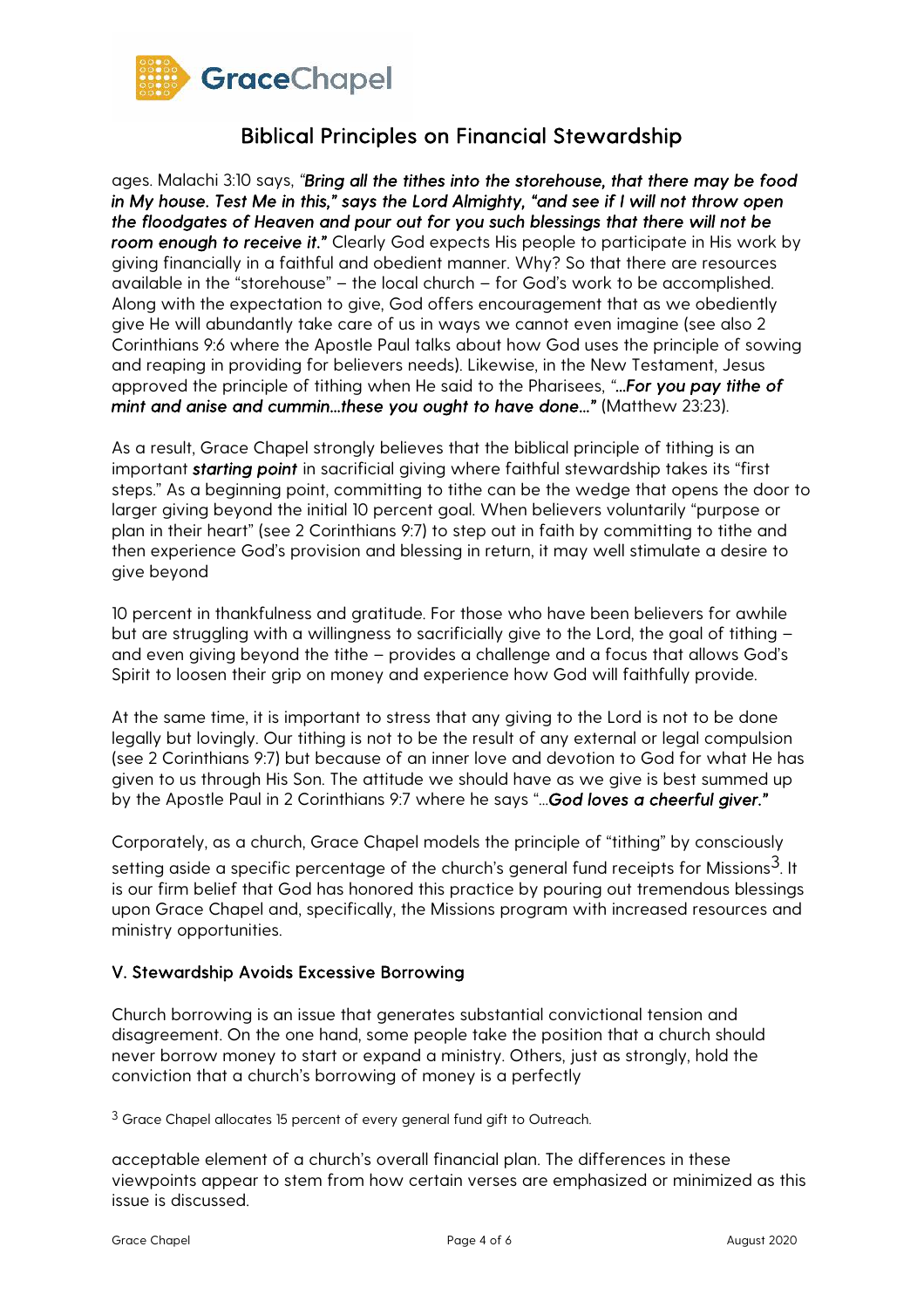

As a church, we must carefully and prayerfully evaluate what Scripture does and does not say on this topic to arrive at a position as a church.

Borrowing money from a lender is not prohibited in the Scriptures. In fact, lending and borrowing was permitted in the Old Testament and was a normal part of daily life subject to certain scriptural regulations. (See for example Deuteronomy 23:19, 20 and 15:1, 2). In the New Testament, Jesus, speaking in Matthew 5:42 says, *"Give to him who asks you, and from him who wants to borrow from you do not turn away."* Although Jesus is directing His comment toward lenders, it seems that the general concept of lending and borrowing did not trouble Him. Some people, however, have cited Romans 13:8 as an absolute prohibition against borrowing. This verse says, *"Let no debt remain outstanding, except the continuing debt to love one another, for he who loves his fellowman has fulfilled the law."* It appears that the Apostle Paul's intent in this verse was not to totally forbid the use of credit. Rather, the verse's focus is on the necessity of fulfilling our obligations, whether financial or spiritual, as they come due. Put another way, the verse is saying that we are not to be delinquent in the obligations we have to others. As a result, the financial principle being taught is simply that the borrower of money must fulfill the repayment obligation, as agreed with the lender, as the obligation comes due.

At the same time, it is also clear that there are verses and Biblical principles that raise warning flags for those considering borrowing as an option. A couple of those concerns are as follows:

- *"The rich rules over the poor, and the borrower becomes the lender's slave."*  (Proverbs 22:7). If a church borrows money from a lender the church gives up some degree of its autonomy and flexibility in performing future ministry – especially if the church cannot repay the borrowed amount. Borrowing causes an authority relationship to be established where the lender has some degree of control over the borrower. Consider the circumstances of the widow in 2 Kings 4:1 when she could not pay the creditors due to the death of her husband.
- Credit can be used as a substitute for trusting God or to obtain a desired goal immediately without waiting on Him. As a church, credit could be used to buffer ourselves from depending on the Lord. In Psalm 37:7 the psalmist says, *"Rest in the Lord, and wait patiently for Him; do not fret because of him who prospers in his way."* As a church, we must seriously and prayerfully ask ourselves before borrowing, "Have we asked God to provide the resources and waited long enough for Him to supply?"

At Grace Chapel, while we do not believe that borrowing money is prohibited in Scripture, we do believe that the decision to borrow money is a very serious matter that requires fervent prayer for wisdom and careful evaluation of how the decision will impact the church family – both positively and negatively. Once debt is incurred, it is our desire to pay back the debt expeditiously while carefully taking into consideration the financial needs and resources required to fund the church's outreach ministry.